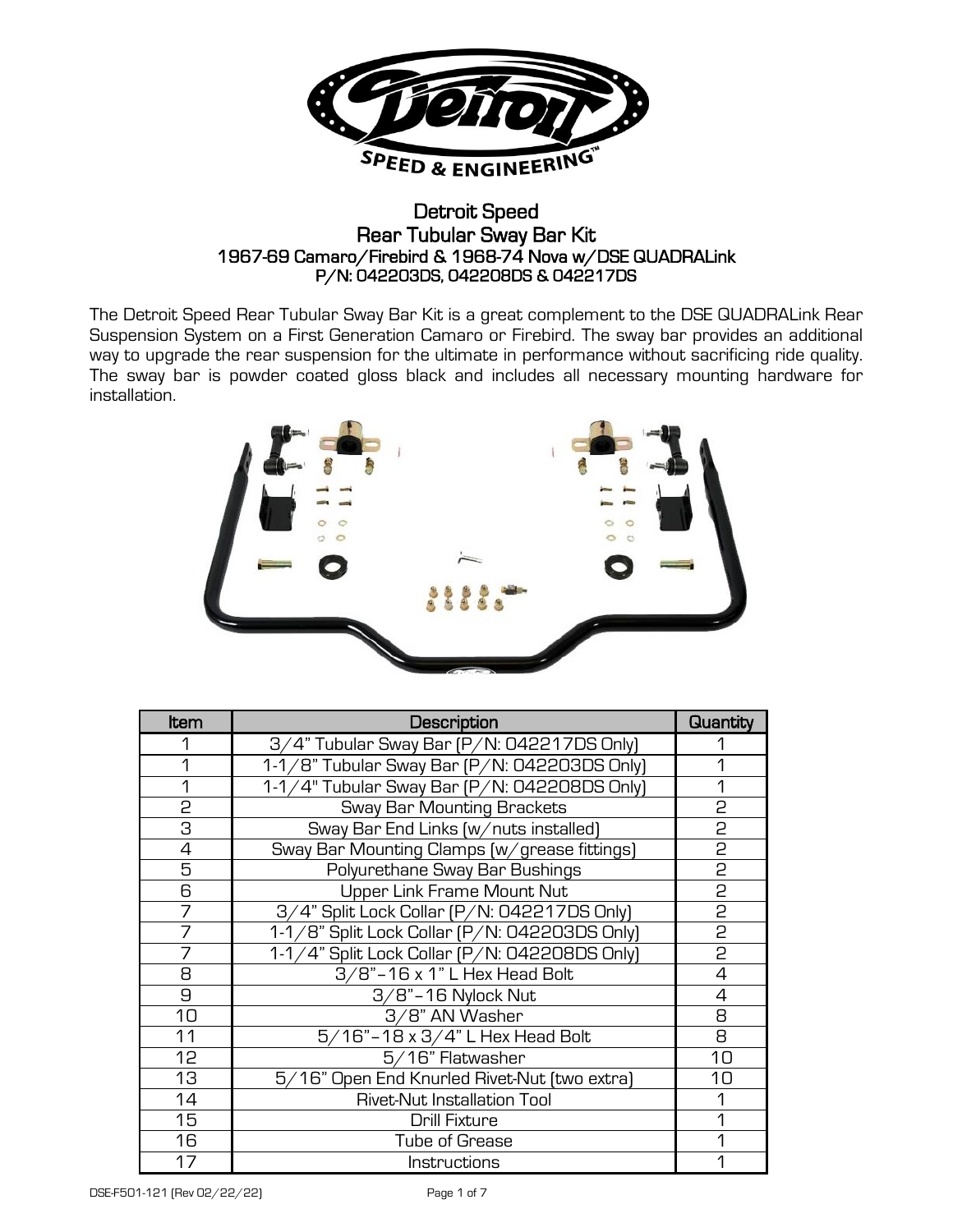| <b>Fastener Torque Specifications</b> |                 |                  |  |  |  |  |
|---------------------------------------|-----------------|------------------|--|--|--|--|
| Application                           | Torque (ft-lbs) | Threads          |  |  |  |  |
| Sway Bar Bracket to Framerail         |                 |                  |  |  |  |  |
| Sway Bar Links                        |                 | Red Loctite 262  |  |  |  |  |
| Sway Bar Clamp to Rear Axle Brackets  | 45              |                  |  |  |  |  |
| Split Lock Collar                     | 15              | Blue Loctite 242 |  |  |  |  |

1. Loosen the lug nuts and raise the front and rear of the vehicle. Support the car in the front and the rear on jackstands so the car is sitting level. The rear suspension must be supported so that the rear suspension is at ride height in relation to the body. Remove the rear wheels and tires.

NOTE: If your QUADRALink lower coilover bracket already has the holes pre-drilled on the bottom side of the bracket (See Figure 1), proceed to step 4. The pre-drilled holes on the lower coilover bracket will not match the ones that have to be drilled in steps 2-3. Both holes layouts will work when mounting the sway bar.



Figure 1 – Pre-Drilled Holes in Coilover Bracket

2. To locate the sway bar mounting clamps at the rear axle, measure outward 13/16" from the inside edge on the bottom side of the coilover mounting brackets and draw a centerline. See Figure 2.



Figure 2 –Measuring from the Inboard Edge (Passenger Side Shown)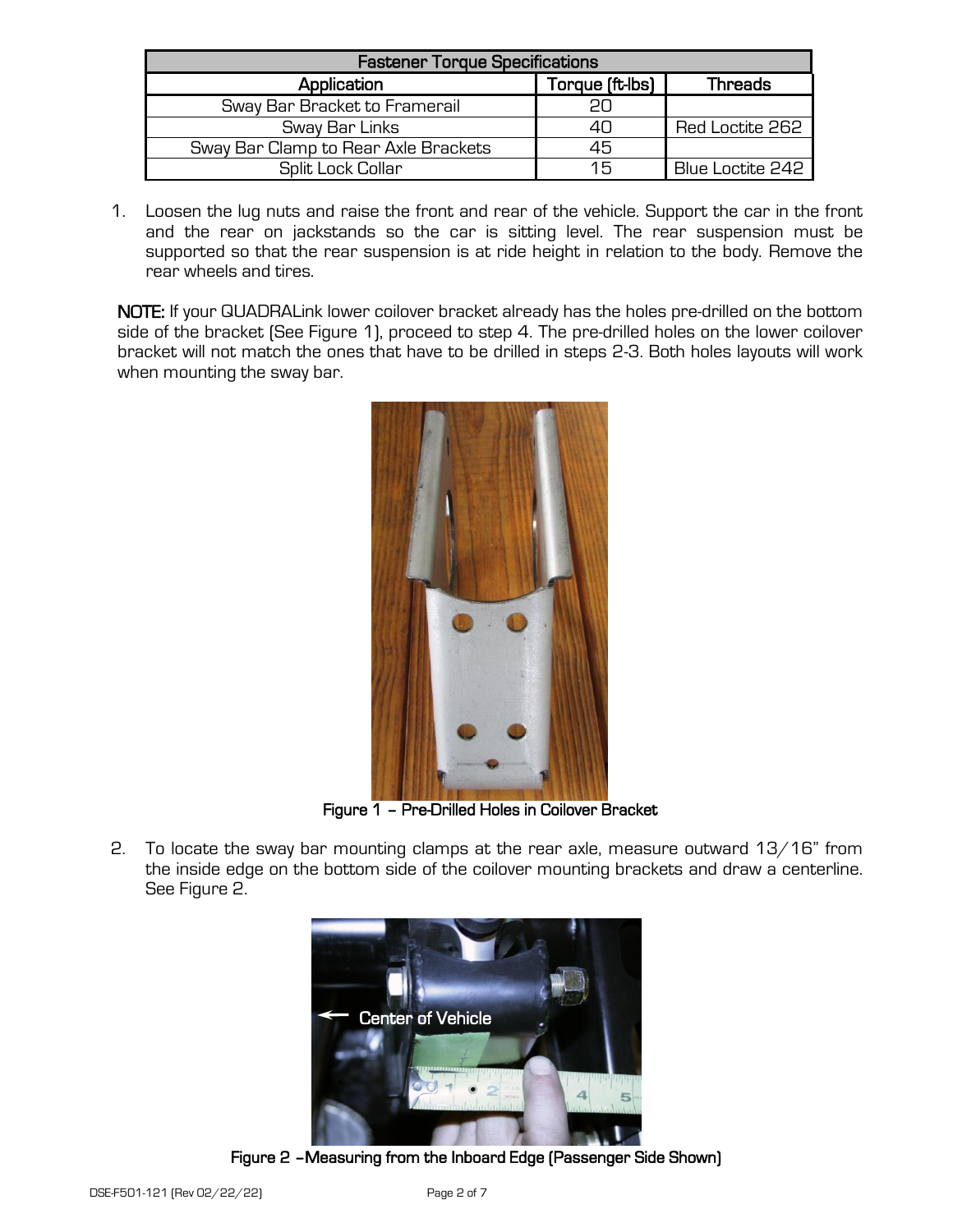3. With the centerline marked, measure from the forward most point on the bracket to the rear of the bracket  $3/4$ ". This is the centerline of the forward hole in the sway bar mounting clamp. From this point, measure rearward an additional 2-5/8". This is the centerline of the rear mounting hole. At both points, drill a 13/32" hole. NOTE: This is your finish hole size for the provided hardware. Figure 3 shows the bottom of the coilover bracket.



Figure 3 – Bottom of the Coilover Bracket

4. To locate the forward sway bar mounting bracket, measure from the center of the rear axle tube forward 12" at the frame rail. This can be done by first determining the diameter of the rear axle tube, subtract half of that measurement from the 12" and then measure forward from the front side of the axle tube. Based on a 3" axle tube, the measurement used should be 10-1/2". Refer to Figure 4 for reference. Using a level, make a vertical line at the marked location on the framerail.



Figure 4 – Measuring for the Sway Bar Mounting Bracket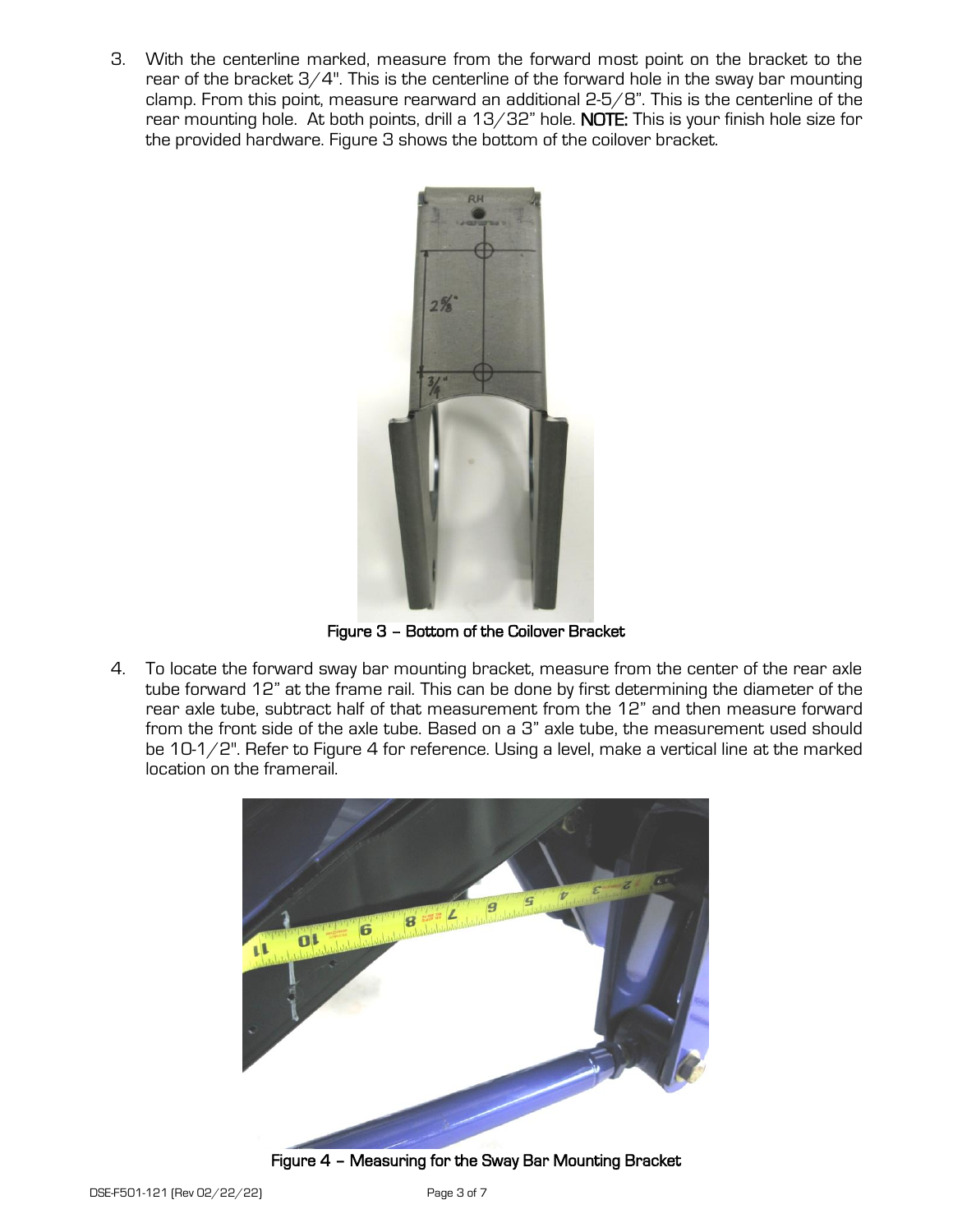5. With the framerail marked, position the sway bar mounting bracket on the frame and slide the bracket up or down until the previously marked line is in the center hole on the bracket. At this point, mark the center of all three of the holes on the outboard side of the frame rail. Refer to Figures 5a and 5b for reference on the next page.



Figures 5a and 5b – Locating the Sway Bar Mounting Bracket Holes on the Frame Rail

- 6. With the holes located, center punch and drill the outboard of the frame rails at each of the marked locations using a  $17/32$ " drill bit. NOTE: It is recommended that pilot holes be drilled first before drilling the 17/32" holes.
- 7. Using the provided drill fixture and a  $1/4$ " drill bit, place the fixture in each of the  $17/32$ " holes and drill through to the opposite side of the frame rail at all three mounting holes. IMPORTANT: Make sure the drill fixture is flush to the frame rail and parallel with the bottom edge of the frame rail to ensure the frame is drilled properly to allow the sway bar mounting bracket to fit correctly. Figure 6 shows the fixture installed in the frame rail.



Figure 6 – Using the Drill Fixture

- 8. On the inboard side of the frame rail, enlarge the center hole to 15/32" and the two remaining holes to 17/32". On the outboard side of the frame rail, enlarge the center of the three holes to 5/8".
- 9. Install the provided nut inserts into the frame rail using the provided nut insert tool in the upper and lower holes. NOTE: There are ten nut inserts provided however only eight will be used for this installation.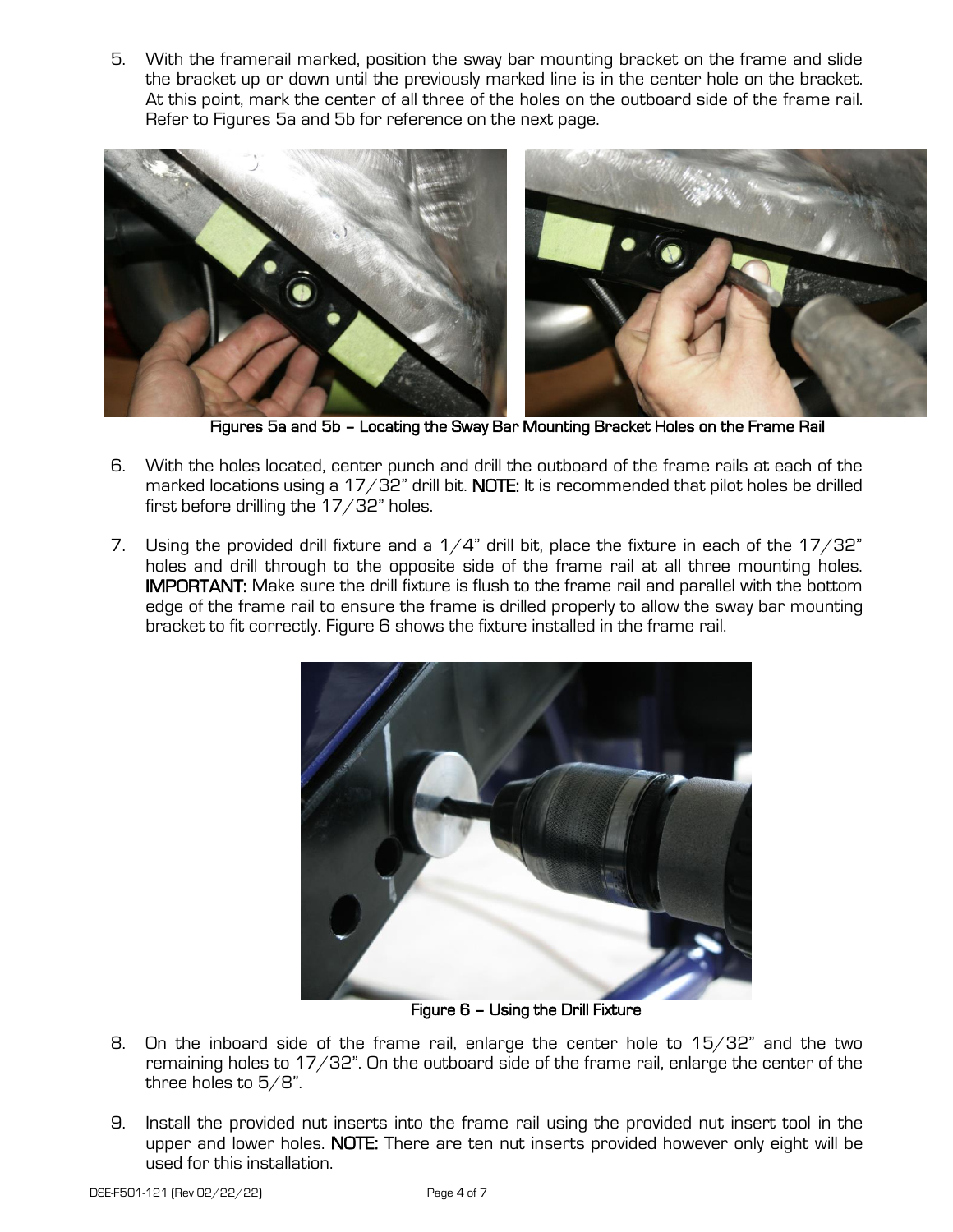10. Start by assembling the tool and the nut to resemble Figure 7 on the next page. **NOTE:** Apply a liberal amount of grease on the flat washers to prevent galling. With the tool assembled, tighten the assembly so that the split lock washer is collapsed as seen in Figure 7 on the next page. Hold the larger hex with a  $3/4$ " wrench and tighten the bolt using a  $1/2$ " wrench. The insert is fully collapsed once the bolt will no longer turn. Figure 8 on the next page shows the installation of the nut insert.



Figure 7 – Nut Insert w/Installation Tool Figure 8 – Installing the Nut Insert

- 11. Install the sway bar mounting brackets on the framerails using the provided  $5/16"$ -18 x 3/4" L Hex Head Bolt and 5/16" flat washer. Torque the bolts to 20 ft-lbs. NOTE: The driver side and the passenger side bracket are the same. However, the larger 5/8" center hole must be positioned to the outboard side of the vehicle.
- 12. Position the polyurethane sway bar bushings on the sway bar. Apply a liberal amount of the provided grease between the bushing and the bar upon installation. Place the sway bar mounting clamps on the bushings at this time.
- 13. To install the sway bar on the rear axle, insert the two 3/8"-16 x 1" L Hex Head Bolts along with two 3/8" AN Washers through the sway bar mounting clamps and into the bottom side of the lower coilover brackets on each side of the vehicle. These were the holes that were drilled previously in Step 4 if not pre-drilled from DSE. NOTE: If your brackets were pre-drilled, insert the  $3/8$ "-16 Hex Head Bolts on the *inside* set of holes on each axle bracket. See Figure 9.



Figure 9 – Use the Inside Set of Holes to Mount the Sway Bar Bracket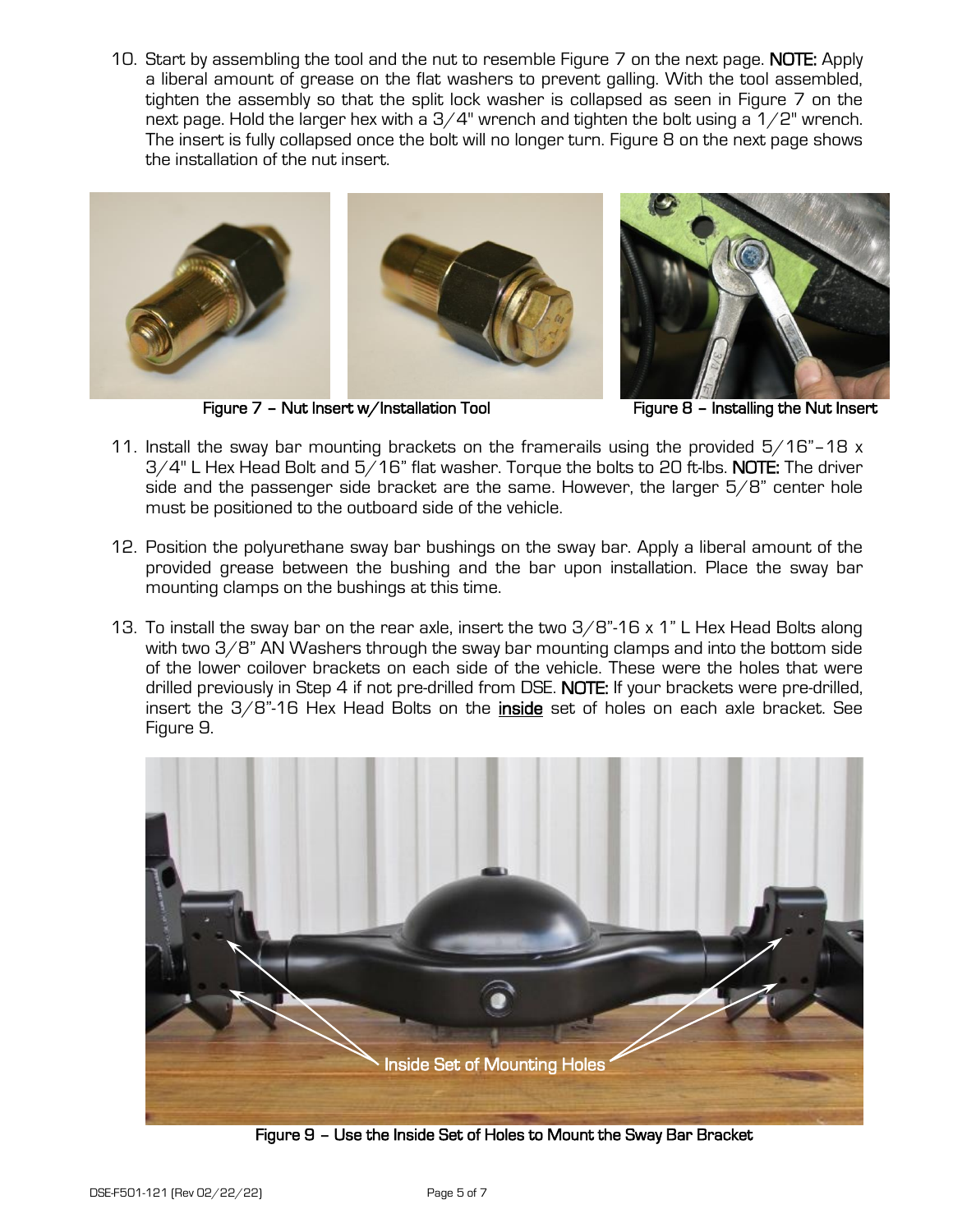- 14. Thread the 3/8"-16 Nylock Nuts along with the 3/8" AN Washers over the 3/8"-16 x 1" L Hex Head Bolts on the inside of the lower coilover brackets. NOTE: Do not tighten the nuts at this time.
- 15. Remove the 7/16"-20 Jam Nut and the 7/16" Flat washer from the female end link and install the sway bar end links into the upper link mounts. Apply High Strength Red Loctite 262 to the threads and position the upper portion of the link to the inboard side of the frame rails. Insert the Frame Mount Bracket Nut from the outboard side of the frame rail. Thread it onto the sway bar end link inserted through the frame rail and the mounting bracket and torque to 40 ft-lbs. See Figure 10. NOTE: When tightening the nuts on the sway bar end links, use a 14mm wrench on the link and an 18mm wrench on the lower link nut.



Figure 10 – Sway Bar Mounting Bracket, Upper End Link & Frame Mount Bracket Nut

16. Before installing the end links into the sway bar, adjust them to a center-to-center measurement of approximately  $3-3/8$ ". NOTE: Turn the lower sway bar link so that the threaded stud points to the outside of the vehicle. Tighten the jam nut at this point and connect the sway bar end links to the sway bar as shown in Figure 11.



Figure 11 – Sway Bar End Link